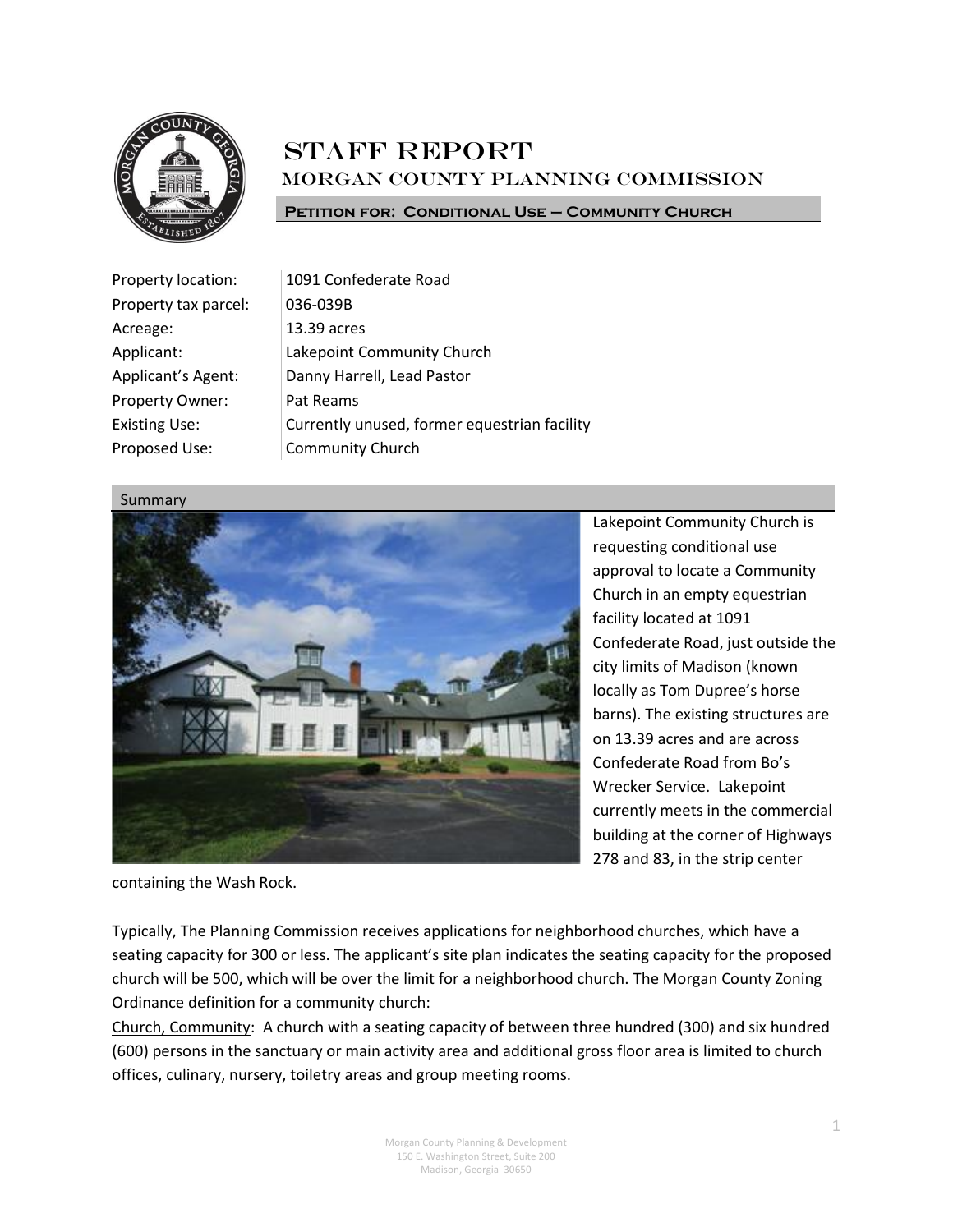

The property has 2 entrances on Confederate Road, the smaller of which may need to be improved to accommodate increased traffic. There is also a driveway that crosses the adjacent property and exits on Dixie Highway. Although labeled as a temporary construction entrance on the site plan, the applicant has indicated that the Dixie Highway driveway will continue to be utilized by the church. Please see the attached site plan. The parking area will be north of the buildings with the entrance to the sanctuary facing north (see arrow above). This is the façade shown in the previous photo. The indicated size of the parking lot is not based on parking spot calculations. The applicant is aware the parking lot will have to be paved. The first driveway on Confederate Road appears to go through a building. This is an inaccurate representation, as the driveway will go around the building. The applicant has clarified that the labels for "Kids and Youth" and "Middle and High School" indicate the ages of groups to use the buildings and does not mean that a school will be located at the site. Two Sunday morning services are proposed, with other smaller group meetings throughout the week. The pond may be used for baptisms and church activities.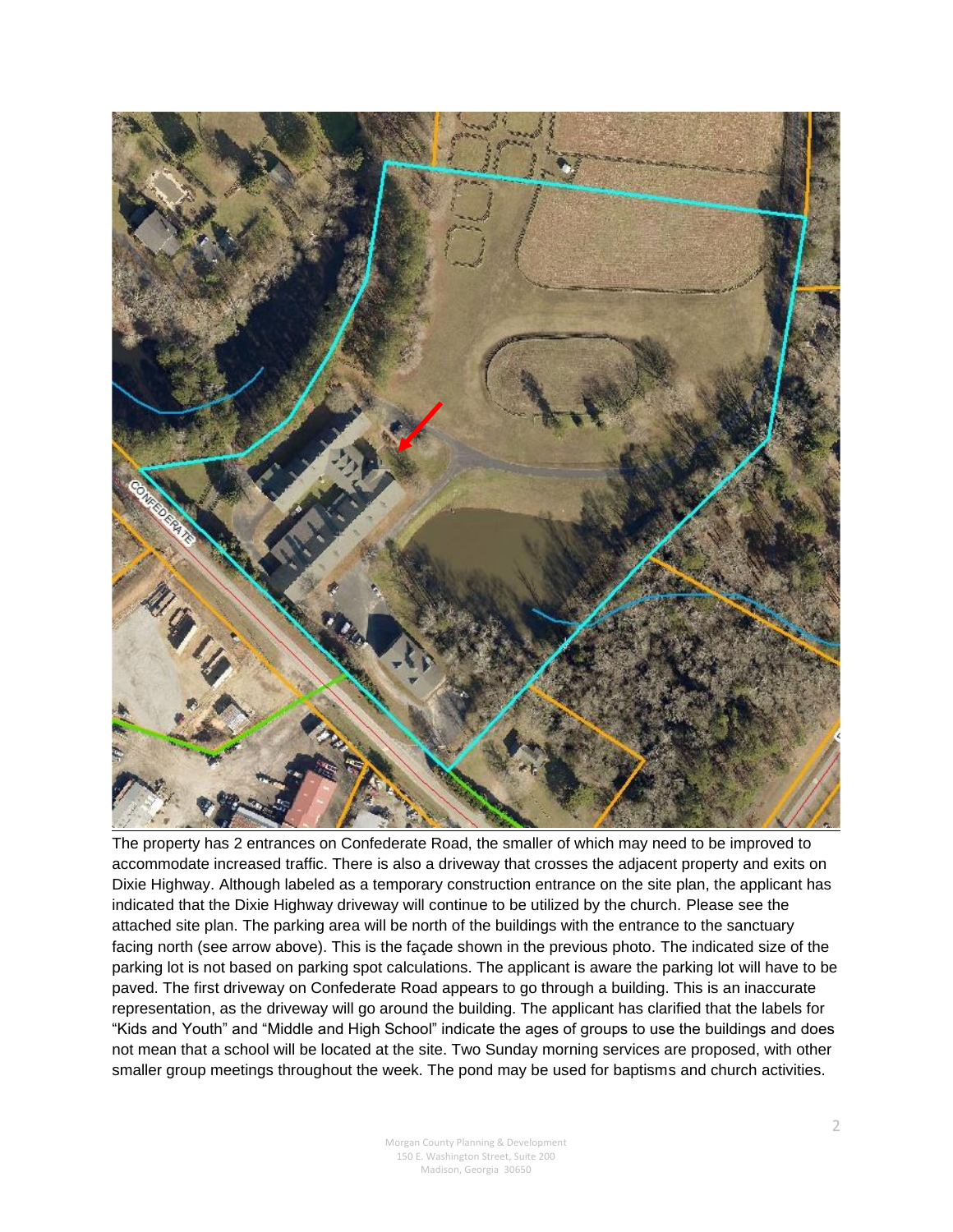

The subject site is outlined in blue. The city limits line for Madison is green. The property has city water and will need to contact Madison about tapping onto the city sewer. The main building will require a sprinkler system and all buildings will need renovations to comply with the Americans with Disabilities Act.

### Section 7.19.1 Stand-Alone Churches

When permitted or approved as a conditional use in a zoning district, stand-alone churches and their customary accessory buildings shall:

- Be located on a lot with a minimum of two (2) acres that fronts on a public right of way or a private street that connects with a public right of way;
- Be set back a minimum of fifty (50) feet from all property lines;
- Have a minimum ten (10) foot wide natural or planted buffer provided within the required setback;
- Meet the parking requirements for the occupancy load;
- Require a conditional use permit for any new church or accessory use such as fellowship halls, ball fields, shelters, pavilions, schools, class room buildings, etc.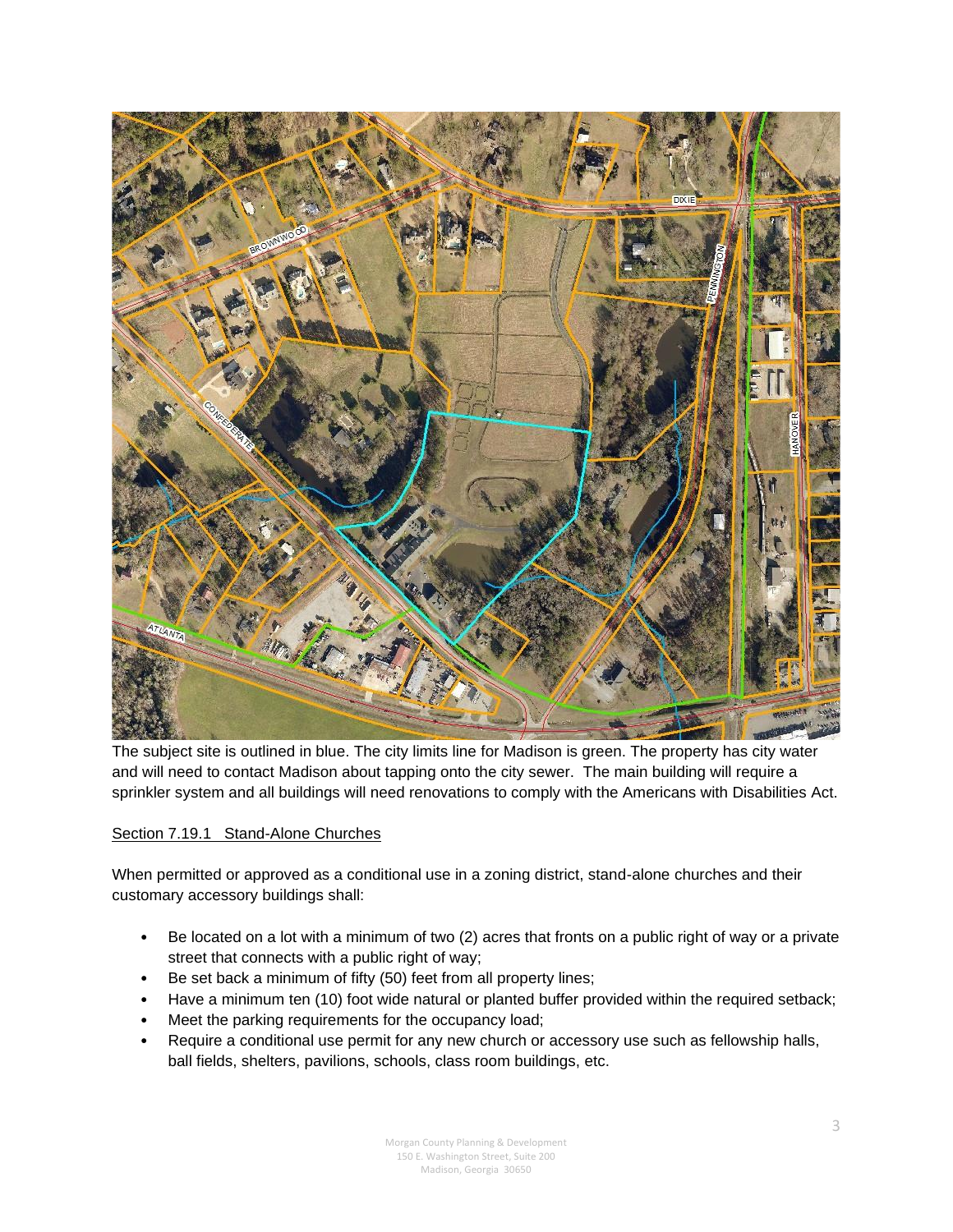#### Criteria for Consideration

Section 21.3.1 Required Findings from Conditional Use Approval from the Morgan County Zoning Ordinance:

- 1. Adequate provision is made by the applicant to reduce any adverse environmental impacts of the proposed use to an acceptable level;
- 2. Vehicular traffic and pedestrian movement on adjacent streets will not be substantially hindered or endangered;
- 3. Off-street parking and loading, and the entrance to and exit from such parking and loading, will be adequate in terms of location, amount and design to service the use;
- 4. Public facilities and utilities are capable of adequately serving the proposed use;
- 5. Granting the request would not be an illogical extension of a use which would introduce damaging volumes of (1) agricultural, (2) commercial, (3) industrial, or (4) high density apartment use into a stable neighborhood of well-maintained single family homes, and likely lead to decreasing surrounding property values, neighborhood deterioration, spreading of blight, and additional requests of a similar nature which would expand the problem;
- 6. Granting the request would not lead to congestion, noise and traffic hazards or overload public facilities, current or planned;
- 7. Granting the request would conform to the general expectation for the area population growth and distribution according to the Comprehensive Land Use Plan;
- 8. Granting the request would not lead to a major negative change in existing (1) levels of public service, (2) government employees or (3) fiscal stability;
- 9. Granting the request would not have a "domino effect," in that it becomes the opening wedge for further rapid growth, urbanization or other land-use change beyond what is indicated in the Comprehensive Land Use Plan.

#### Staff Comments

The existing buildings do not meet the setbacks identified in Section 7.19.1. The largest building is only 20' from the front property line and the same building is 45' from the northwest property line. The Planning Commission may consider the existing nature of the buildings and that the structures have been unused for several years. The front has planted trees but the northwest side tree buffer is on the neighbor's property. Confederate Road and Dixie Road are both narrow, but Planning Commission may consider that the nearby commercial businesses will be closed during church services.